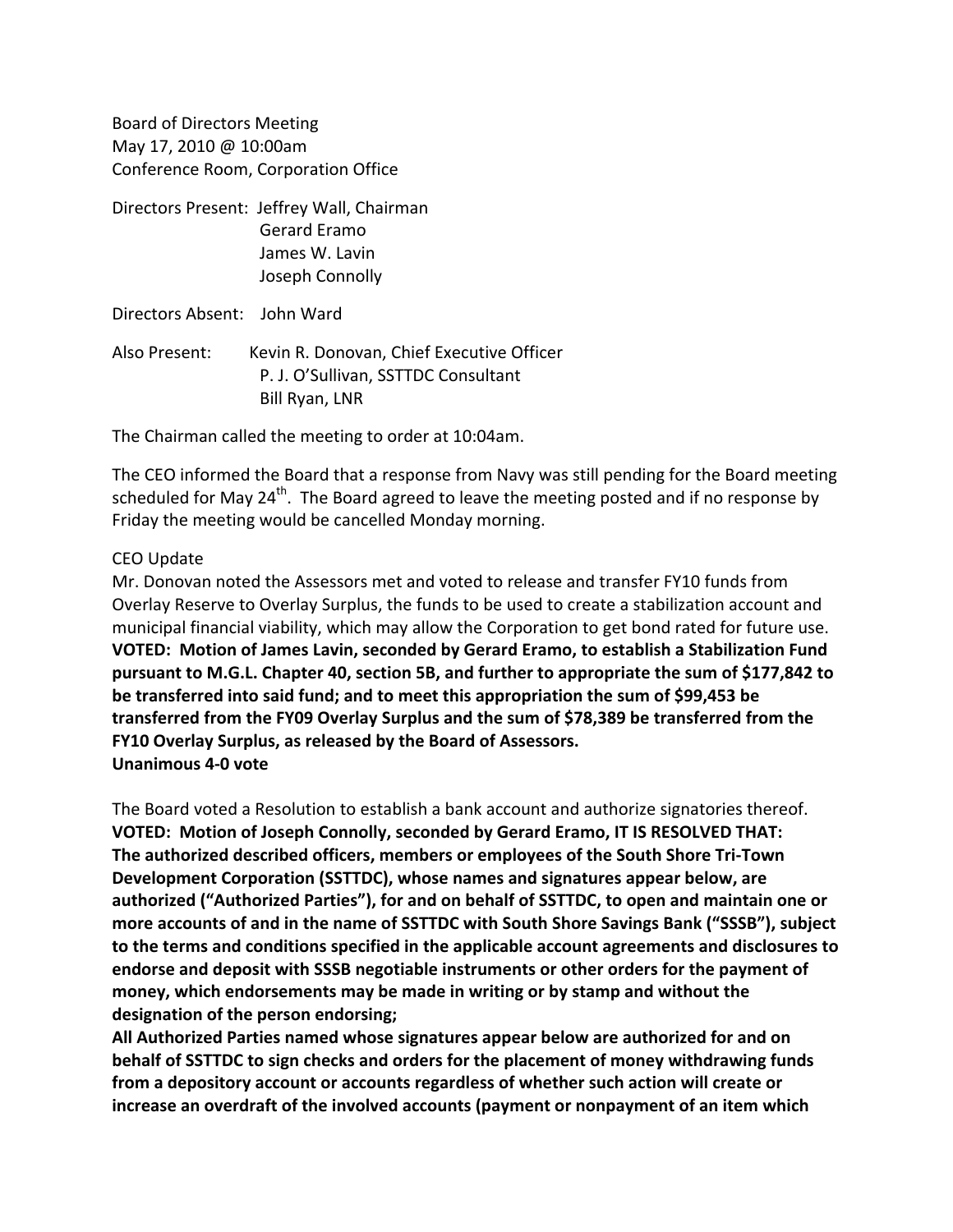**would create an overdraft of the involved account shall be at the sole discretion of SSTTDC); All Authorized Parties named whose signatures appear below can endorse for negotiation, negotiate, and receive the proceeds of any negotiable instruments or orders for the payment of money payable to or belonging to SSTTDC, can approve, endorse, guarantee and identify the endorsement of any payee or any endorser of any checks or drafts whether drawn by SSTTDC or anyone else and can guarantee the payment of any checks or drafts, and can delegate to others the authority to identify, endorse, approve and guarantee the endorsement of any payee or endorser on any such checks or drafts and to guarantee the payment of any such checks or drafts;**

**SSTTDC is requested, authorized and directed to honor checks, drafts and other orders for the payment of money drawn in SSTTDC's name, including those drawn to the individual order of any person or persons whose name or names appear on the checks, drafts or other orders, assigner or signers of the checks, drafts and other orders, when bearing or purporting to bear the signature of all Authorized Parties named whose signatures appear below; and Unless specifically designated, each of the Authorized Parties whose signatures appear below may sign without the others;**

**As used herein, any pronouns relative to the signers for SSTTDC shall include the masculine, feminine, and neutral gender, and the singular and plural number, whenever the context so admits or requires. All of the power and authority granted are incorporated in this Resolution.**

## **IT IS FURTHER RESOLVED THAT SSTTDC certifies to SSSB that:**

**All items deposited with prior endorsements are guaranteed by SSTTDC; All items not clearly endorsed by SSTTDC may be returned to SSTTDC by SSSB or alternatively,** SSSB is granted a power of attorney in relation to any such item to endorse any such item on **behalf of SSTTDC in order to facilitate collection;**

**SSSB shall have no liability for any delay in the presentment or return of any negotiable instrument or other order for the payment of money that is not property endorsed; SSSB is directed and authorized to act upon and honor any withdrawal or transfer instruction issued and to honor, pay and charge to any depository account or accounts of SSTTDC, all checks or orders for the payment of money so drawn when signed consistent with this Resolution without inquiring as to the disposition of the proceeds or the circumstances surrounding the issuance of the check or the order for the payment of the money involved whether such checks or orders for the payment of money are payable to the order of, or endorsed or negotiated by any one or more of the Authorized Parties signing them or such party in their individual capacities or not, and whether they are deposited to the individual credit of or tendered in payment of the individual obligation of any one or more of the Authorized Parties signing them or of any other such party or not;**

**SSSB shall be indemnified for any claims, expenses or losses resulting from the honoring of any signature certified or refusing to honor any signature not so certified; and Not withstanding any modification or termination of the power of any Authorized party of SSTTDC, this Resolution shall remain in full force and bind SSTTDC and its legal representatives, successors, assignees, receivers, trustees or assigns until written notice to the contrary signed by, or on behalf of, SSTTDC shall have been received by SSSB, and that**